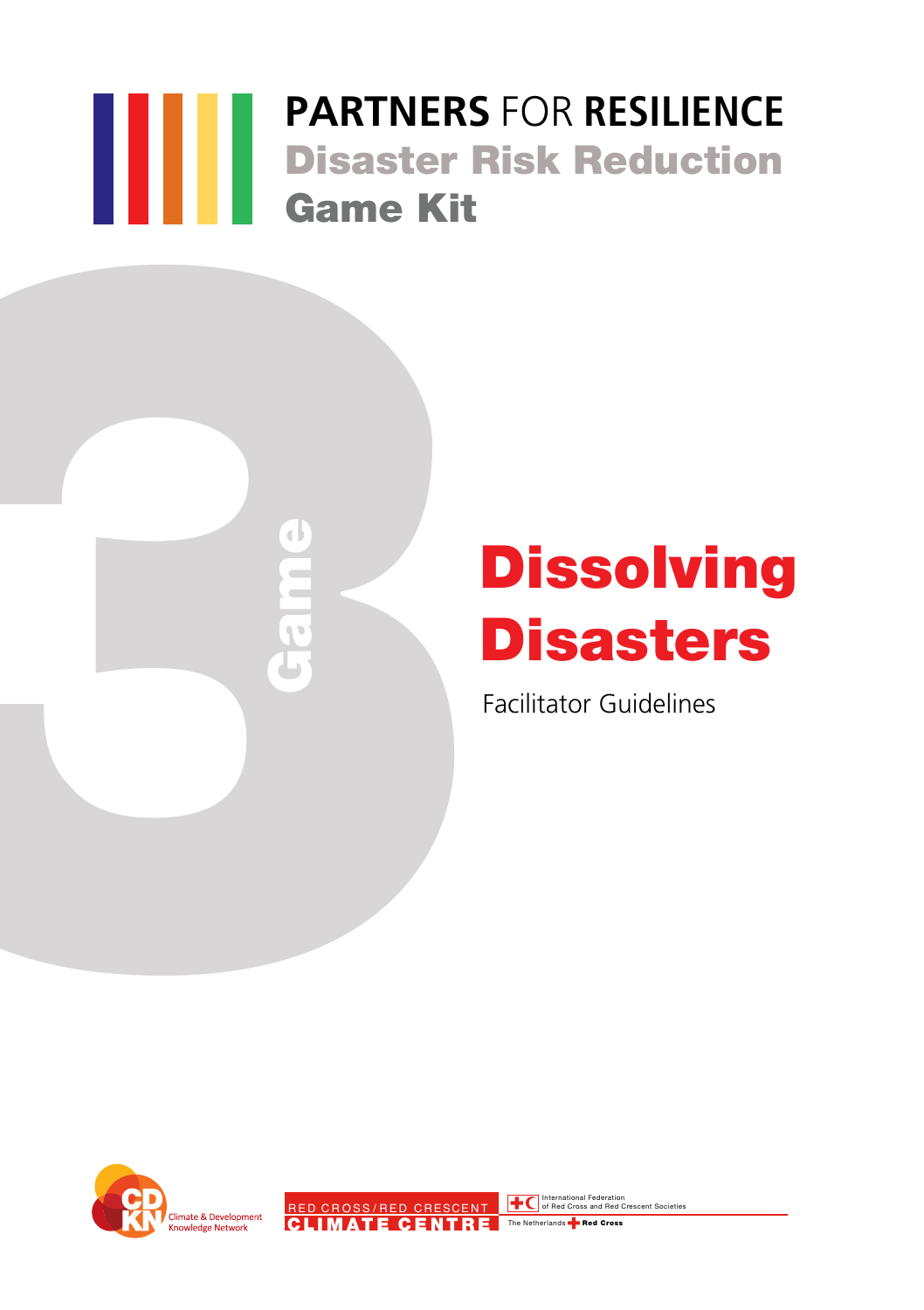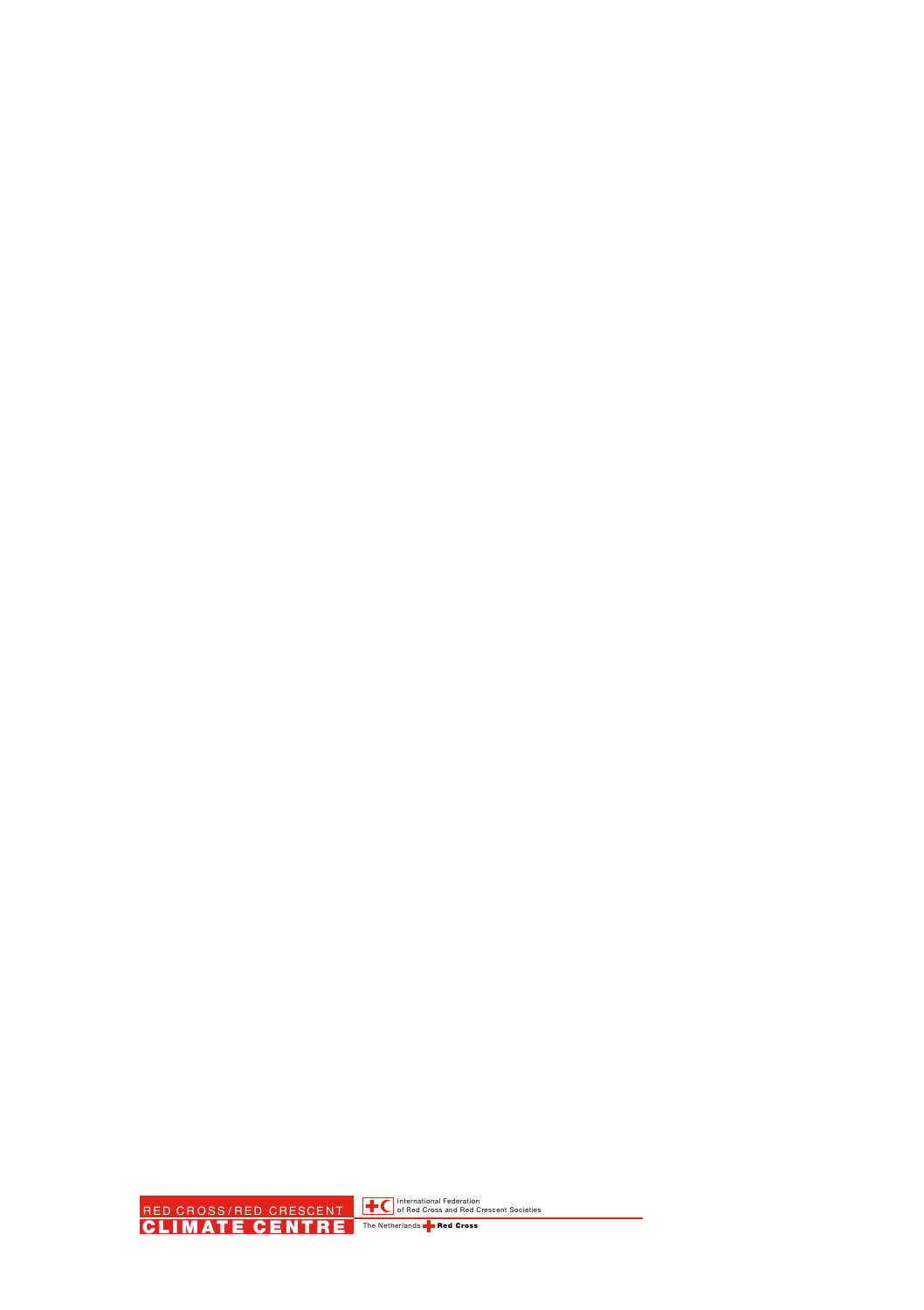### Game overview

**Description:** This physical participatory activity aims to support experiential learning and dialogue on the concept of "resilience". Players become donors or subsistence farmers and face changing risks. They must make individual and collective decisions, with consequences. Rich discussions emerge, and there will be winners and losers.

Why this game?: To learn about communication skills, decision making under uncertainty, role of donors in humanitarian and development work

**Facilitator skill level:** 4 out of 5 stars

Intended audience: Community members /donors/ disaster managers/ volunteers/ branch officers etc.

**Number of players:** 10 to 40 players

**Time needed for gameplay/discussion:** : 60 to 120 minutes (depending on experience of facilitator, group size, and desired level of discussion during gameplay).

#### Materials:

Die: 1 (to represent rains – preferably bigger than a fist so people can see number from afar)

Umbrella: 1 (to indicate protection against too much rain)

Bucket: 1 (to indicate protection against too little rain)

Truncated cone: 1 (to represent rains under climate change. *You find an example in the game kit*)

Frisbee: 1 (can be any object that acts as a coin to flip)

Normal Beans: 10 "normal" beans per player (big beans are better for gameplay)

Special Beans: 1 red token per player

String: about 20 feet

Blank sheets of paper: 6

Prizes: for winning farmer, for winning donor, and for winning village

Printouts: Player sheets (1 per player), Game assistant sheets (1 each), and Facilitator's sheet.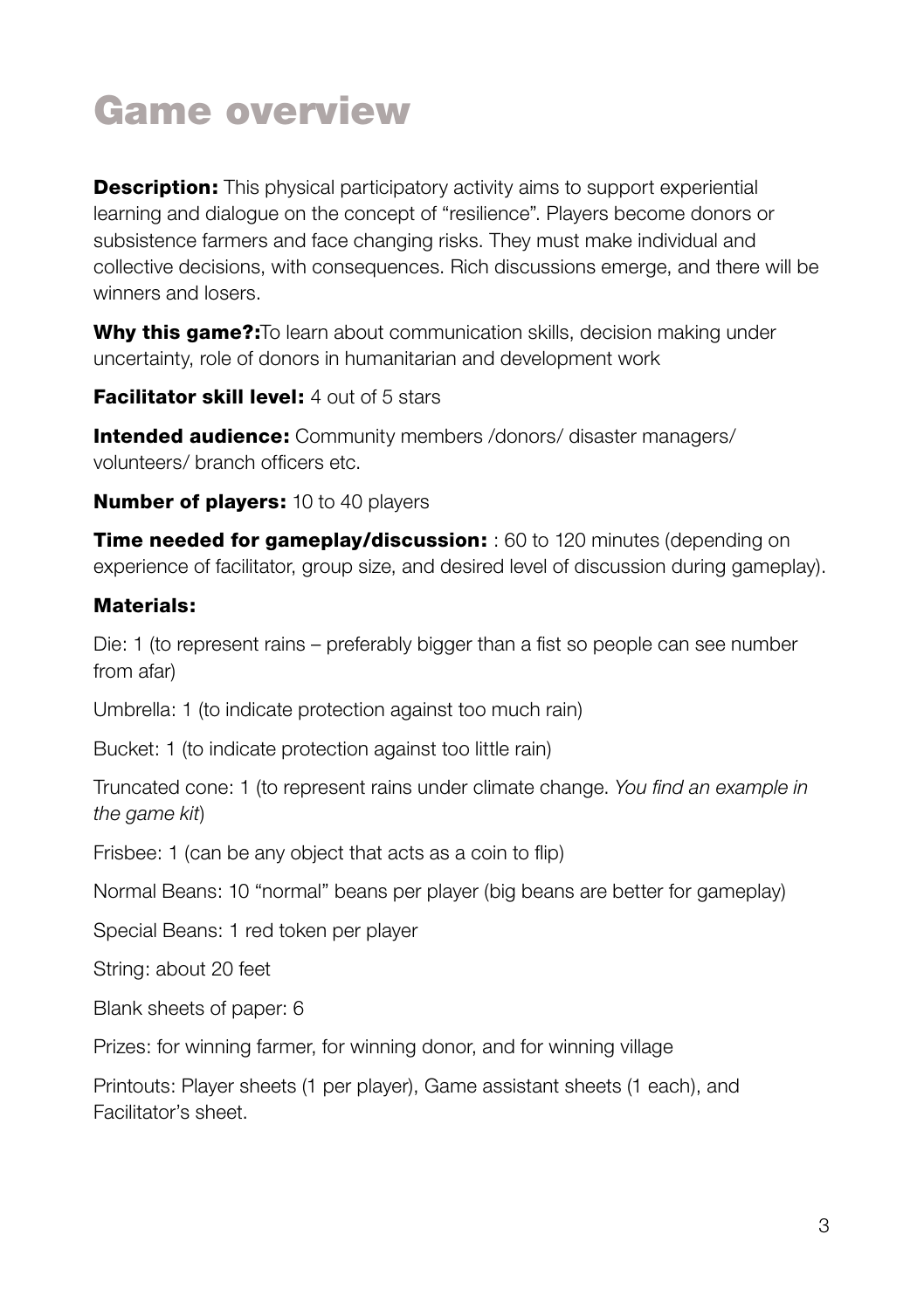*Optional:* PowerPoint projection, audio equipment for amplifying facilitator with large groups

Game Facilitator: 1

Game assistants: 2 for up to 15 players, 3 assistants if more players

Sheets and PowerPoint can be found on: http://www.climatecentre.org/site/dissolving-disasters

**Play space requirements:** An open, rectangular space that can accommodate all participants walk about the room

#### Setup:

- *1. Villages:* Lay the string on the floor along the middle of the room, parallel to one of the sides – thus dividing the room in two long rectangular sectors. Each sector of the room constitutes a village. The string represents a river that farmers cannot cross: it is a national border – therefore the neighbouring villages are in different countries.
- *2. Umbrella and bucket:* Place them at opposite sides of the room, near the end of the string dividing the room in half. Within each village, the area near the umbrella represents "flood protection" (farmers standing there do not lose beans in case of floods), the area near the bucket represents "drought protection" (farmers standing there do not lose beans in case of droughts), and the central area represents "no disaster protection".
- *3. Blank sheets of paper:* Each village gets 3. Place each sheet on the floor within a village, one for "flood protection", one for "drought protection", and one for "no disaster protection"
- *4. Two bowls with special beans:* Each bowl should contain half of all the special beans (for example, for 24 players, each bowl must contain 12 special beans). These bowls will be given to players taking the role of donors.
- *5. Three bowls with normal beans:* give each game assistant a bowl with normal beans, as well as a game assistant sheet. One assistant is in charge of the "flood protections" area of both villages, another is in charge of the "drought protection" area. The "no disaster protection" area is covered by a third assistant, or by the facilitator.
- *6. Two villages:* split players into two teams (ideally each subgroup should be similar in terms of gender, hierarchy, discipline, etc). Each team occupies one of the villages. Choose a name for each village. Give one normal bean and a player sheet to each farmer.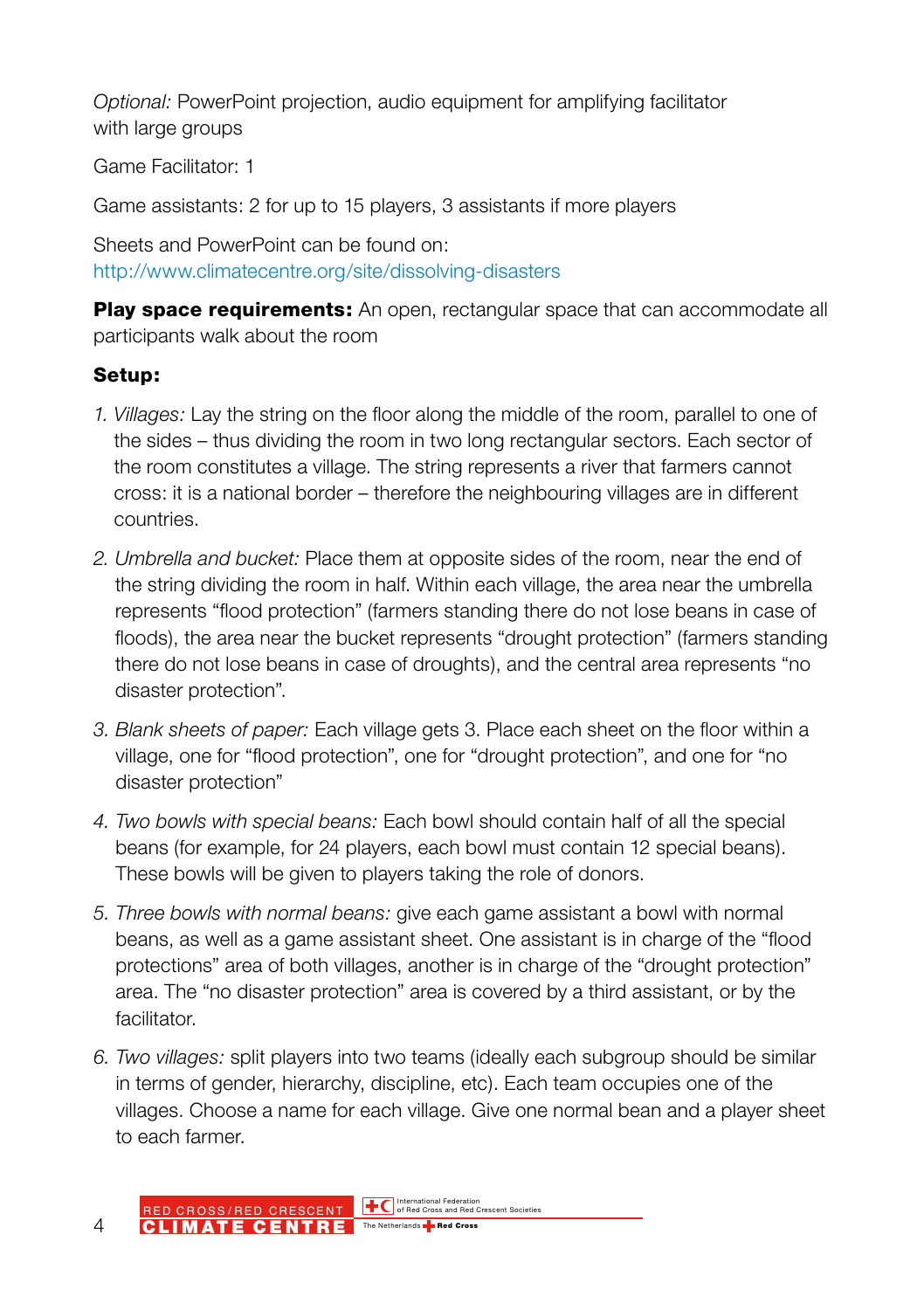*7. Select donors:* 2 players in each village are "hired" by donor (selected by facilitator, or by team). Donors leave the village, go to the side, and receive the bowl of special beans.



#### Room configuration

Bucket: protects against too little rain

Blank sheet for donor's special beans

"Flood protection" area "Drought protection" area "No protection" area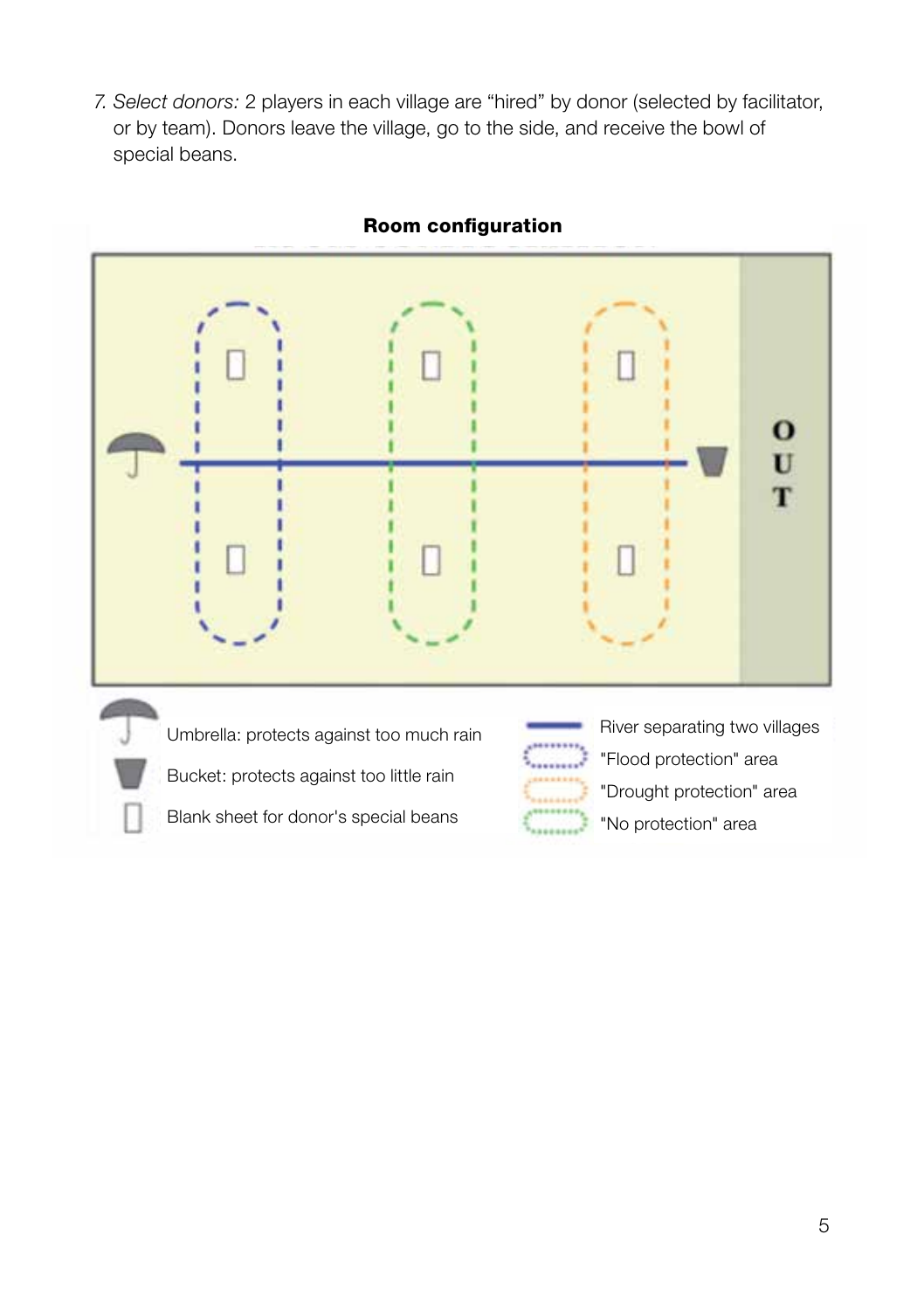## Facilitator guide

### Game Play

1) Remind farmers of their choices (Go towards umbrella for "flood protection", towards bucket for "drought protection", and to center for "no disaster protection")

2) Players make decisions (donors about whether and where to place special beans, and farmers about whether to seek disaster protection and taking special beans)

- 3) Countdown
- 4) "Stop!"
- 5) Collection of upfront payment (1 bean) for those who sought flood or drought protection 6) Roll of the die
- 7) Game assistants give or take beans according to farmers' choice and roll of the die
- 8) Throughout the round facilitator can share remarks about observed behaviour
- 9) Next round begins

At the start of the 2nd round, introduce new conditions affecting player decisions

At the third or fourth round, introduce climate change. Show new device for random generation of disasters or not (in the case of truncated cone: "drought" if small base on the floor; "flood" if small base on the floor; no disaster otherwise).

See Facilitation Guide for step-by-step facilitation guidance.

#### Rules

Donors cannot converse with farmers until beginning of fifth turn.

Players must make decisions before countdown, there will be roll of the die, and outcomes depending on player choices and random rains.

At the time the countdown is over, players must be stay standing.

#### Variations

"Dissolving Disasters" is a game deliberately designed with system flexibility, in order to enable people and organizations to explore possible modifications to game rules and narrative aimed at better capturing aspects of the relationships between context, decisions and consequences. The donor role can be removed from this game as well.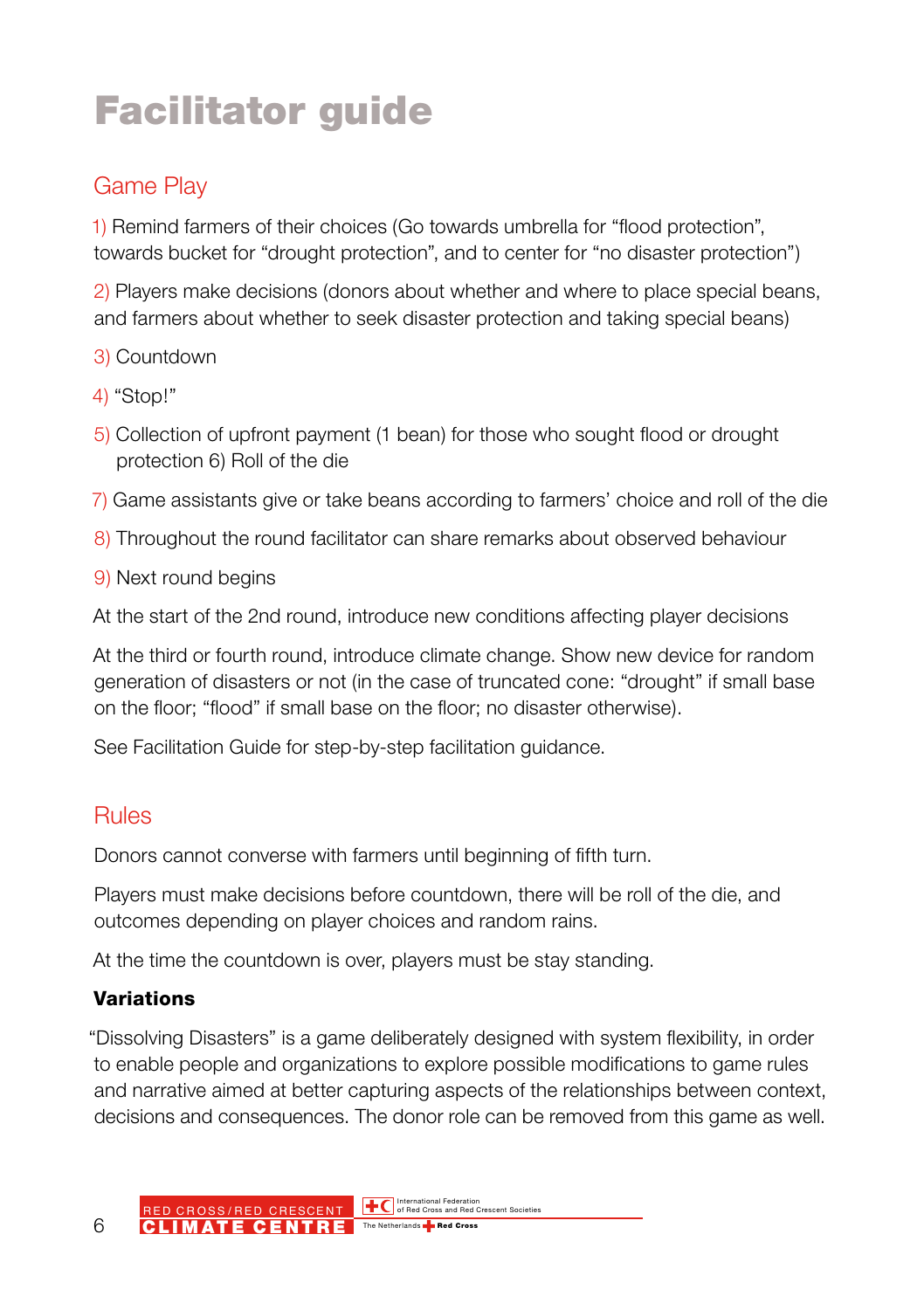## Facilitation guidelines

#### Preparation Time: 10-15 minutes

#### **GamePlay**

Assuming the role of subsistence farmers organized in villages (teams), players make individual decisions that lead to collective patterns of choice and risk. Each farmer makes decisions about crop selection for the coming rainy season. They indicate their choice by moving about a room with an umbrella at one extreme and a bucket in the opposite end:

- Flood protection (for example, planting rice which performs well under excessive or normal rains). To invest in flood preparedness, a farmer must walk to the area near the umbrella.
- Drought protection (for example, planting cassava which performs well under dry or normal conditions). To invest in drought preparedness, a farmer must walk to the area near the bucket.
- No disaster protection (for example, planting maize which performs very well given normal conditions, but fails if too much or too little rain). While drought and flood protection involve an upfront payment of one bean, no protection has no cost. Farmers preferring this choice stand in the centre of their village.

These decisions lead to gaining or losing beans, depending on whether a disaster occurs or not (as determined by a roll of the die). Players who due to a disaster must pay more beans than they have must leave the game.

*Donors at work:* A few participants take the role of an external organization (i.e. donor) trying to support a village and dissolve the threat of disasters with limited resources. Donor choices include:

- Disaster response (give beans to farmers who don't have enough after a disaster),
- Disaster preparedness (give farmers incentives to invest in flood or drought protection),
- Growth (help farmers maximize accumulation of beans, assuming no disaster occurs).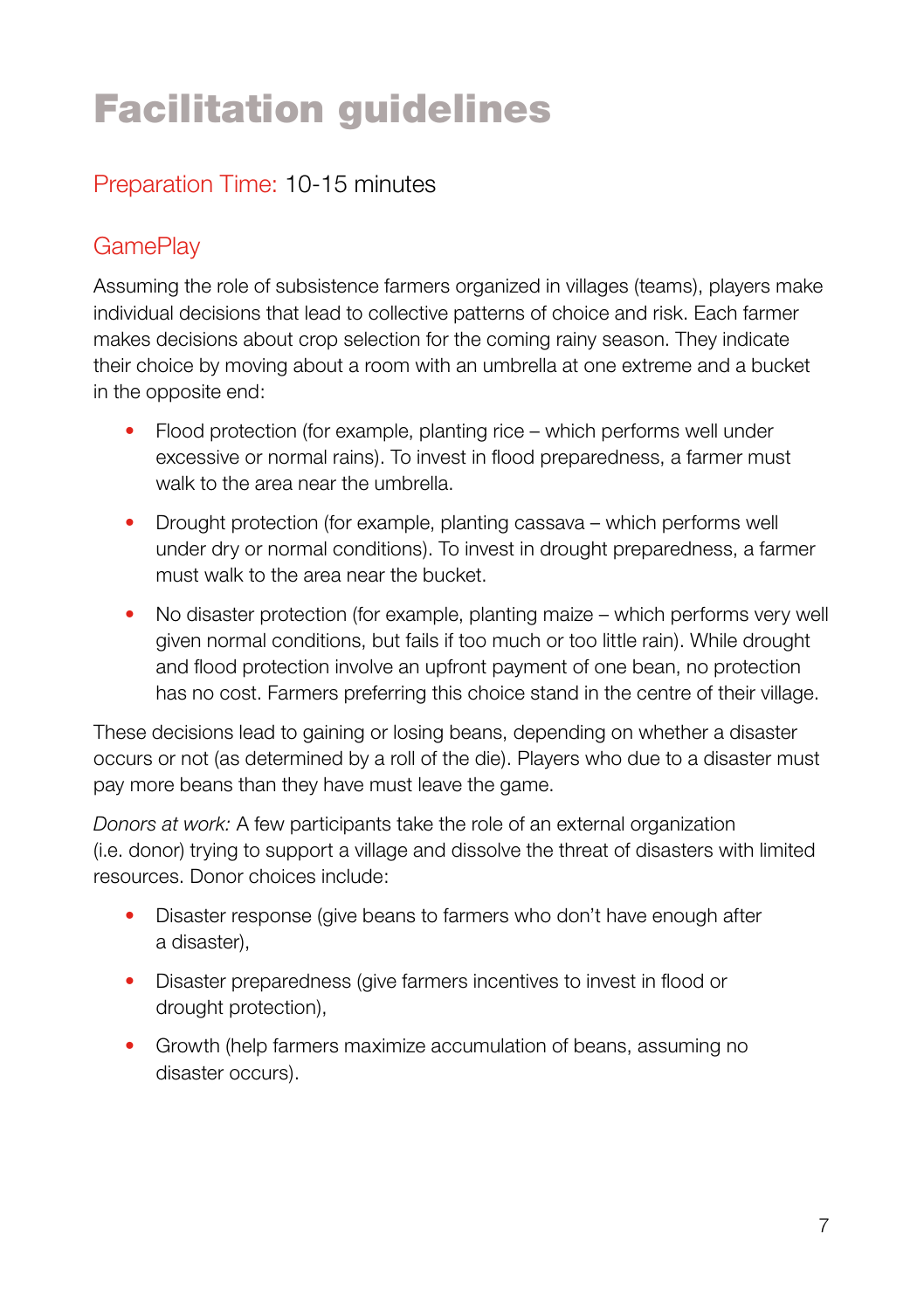#### Explain rules (PowerPoint file available)

- Players should *expect* to be confused, both by the rules and throughout gameplay. Like in the real world, in this game the relationship between decisions and consequences can be complex… Being confused is a natural condition (which should dissipate as gameplay evolves and people figure out the implications of the various rules).
- The game is a simplified representation of reality. It is designed to amplify certain aspects that matter for the purpose of learning about resilience, while excluding other aspects of reality that, while relevant, would make the game too complicated. Players join the game accepting the rules – no challenging the rules during gameplay.
- While consultation with team members is encouraged, each player's decisions are individual (nobody can force someone else to act in a certain way). There will be some "practice" rounds, and then six rounds "for real" (with losers, winners, and prizes).
- Farmers cannot share beans in this farmers simply can't give away beans (otherwise players tend to behave in unrealistically altruistic and cooperative ways).
- Proceed to explain the rest of the game rules, following the sequence indicated in the PowerPoint slide.

#### Practice round #1 (donors not active)

- *Show the die,* which represents the probability distribution of precipitation, based on the past record of rainfall  $(1 = "drought"; 6 = "flood";$  no disaster otherwise)
- *Remind farmers of their choices:* Go towards umbrella side for flood protection, towards bucket for drought protection, and to center for no disaster protection). Protection has a cost: if they choose it they must pay one bean upfront
- *Indicate short time available* for consultation before deadline for individual decisions
- *Start countdown for deadline:* "10, 9, 8…" (After end of countdown players can't change decision)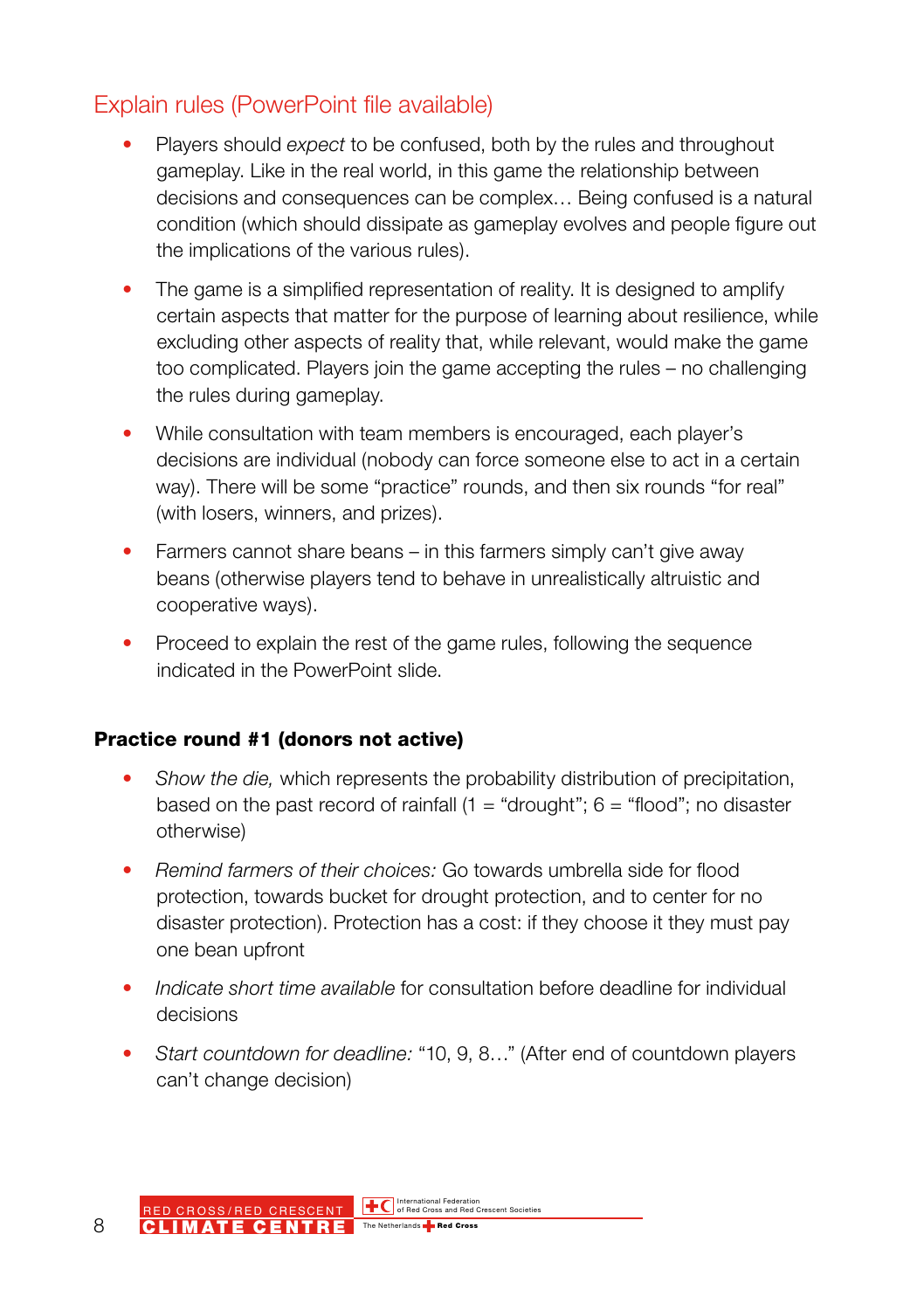- *End countdown with a loud "STOP!"* (Farmers must stay where they are their location expresses their choice)
- *Collect protection payments:* Farmers who chose flood or drought protection must pay one bean to the game assistant (if relevant, facilitator can make or invite observations about decision patterns, such as risk aversion, similarity or difference across teams, etc).
- *Roll the die*
- *Give & take performance points* 
	- If there is no disaster, game assistants give 2 beans to every farmer
	- › If a flood happens, game assistants give 2 beans to those who are in the "flood protected area", and ask 4 beans to all other farmers
	- › If a drought happens, game assistants give 2 beans to those who are in the "drought protected area", and ask 4 beans to all other farmers
	- › If a farmer cannot pay the 4 beans, she must leave the village and is out of the game (narrative: farmer's family will not have enough food to survive the full year, and must seek survival in the capital city). Note that a farmer who pays 4 beans is safe and can stay, even if she is left with no beans
	- › If needed, illustrate what would have been the consequences of a different roll of the die, so farmers become fully familiar with the rules

#### Practice round #2 (donors active)

*Remind farmers of their choices* (Go towards umbrella for "flood protection", towards bucket for "drought protection", and to center for "no disaster protection")

*Explain donor role* (They have a limited number of special beans -say exact quantity-, and with that budget they must make decisions for the full duration of the "real" game: six years (i.e. 6 turns). The special beans look different from normal ones, but behave in the same way (the distinction is only to highlight donor influence). Importantly, the donor's budget is not enough to support all farmers all the time – tough choices await. Donors work as a team, with each donor team covering one country. They have three choices to use their special beans:

• Disaster response: After the roll of the die, if a disaster happens and a farmer doesn't have enough beans to pay 4 to the game assistant, the donor can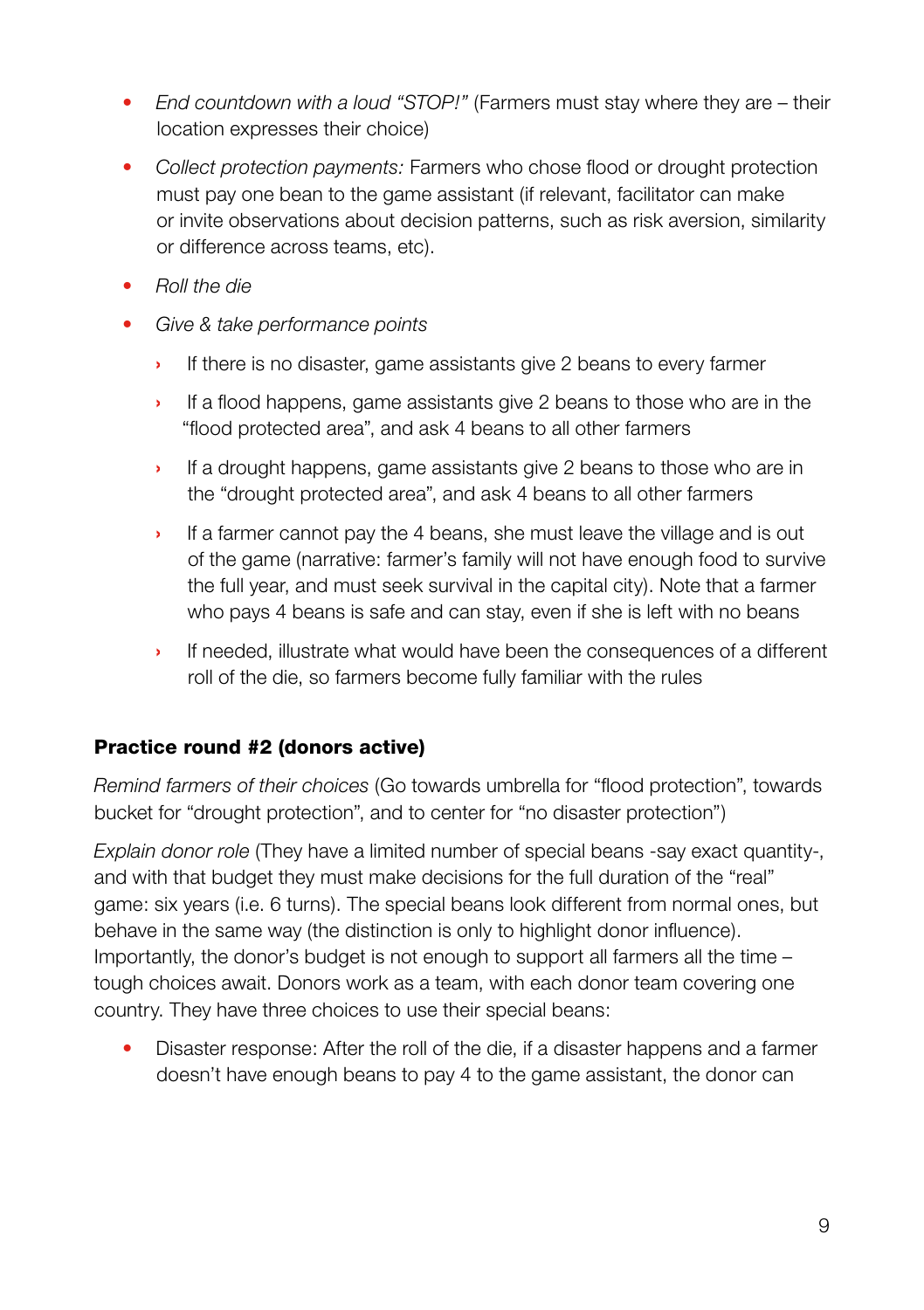intervene by giving to the farmer as many beans as needed to cover the gap. The exchange must happen before the assistant asks for the 4 beans: if at that time the farmer hasn't received food aid, she must leave the game.

- Disaster preparedness: Before the roll of the dice, donors can give incentives for farmers to choose flood or drought protection. They do so by placing as many special beans as they please on the corresponding blank sheet of paper lying on the floor (in the "flood protection" or "drought protection" area).
- Growth: Before the roll of the dice, donors can also provide incentives for farmers to maximize accumulation of beans, assuming no disaster occurs. They do so by placing as many special beans as they please on the corresponding blank sheet of paper lying on the floor (in the "no disaster protection" area).

Farmers cannot walk with a special bean just taken from the ground from one area to another area before the roll of the die (for example: if donor gives maize seeds to a village before the rains, a farmer cannot turn that seed into drought-resistant cassava during that turn).

The special beans invested by the donor in disaster preparedness and growth will probably not be enough to help every farmer in a village… It is up to the community to figure out which farmers benefit from donor support. By the end of the countdown, whoever holds a special bean in her hand is the beneficiary of the donor investment. In any given turn, each farmer can take only one special bean from the floor, and keep it. No farmer can take more than one special bean from the floor.

The impact of a special bean is simple: the farmer who took a special been keeps it. A farmer can use the special bean to pay for flood or drought protection before the roll of the die, or to help pay the cost of future disasters.

Play this second practice round with the same sequence as in the first practice round, but enabling some additional time for donors and farmers to converse about options. Make it clear that the rains will start eventually, and the countdown will be coming soon, so donors need to ensure that their decision to place beans on the blank sheets needs to give farmers enough time to make informed decisions. Make the countdown a bit longer ("20, 19, 18…" ), to ensure awareness that the rains are coming.

If needed, illustrate what would have been the consequences of a different roll of the die, so farmers become fully familiar with the rules.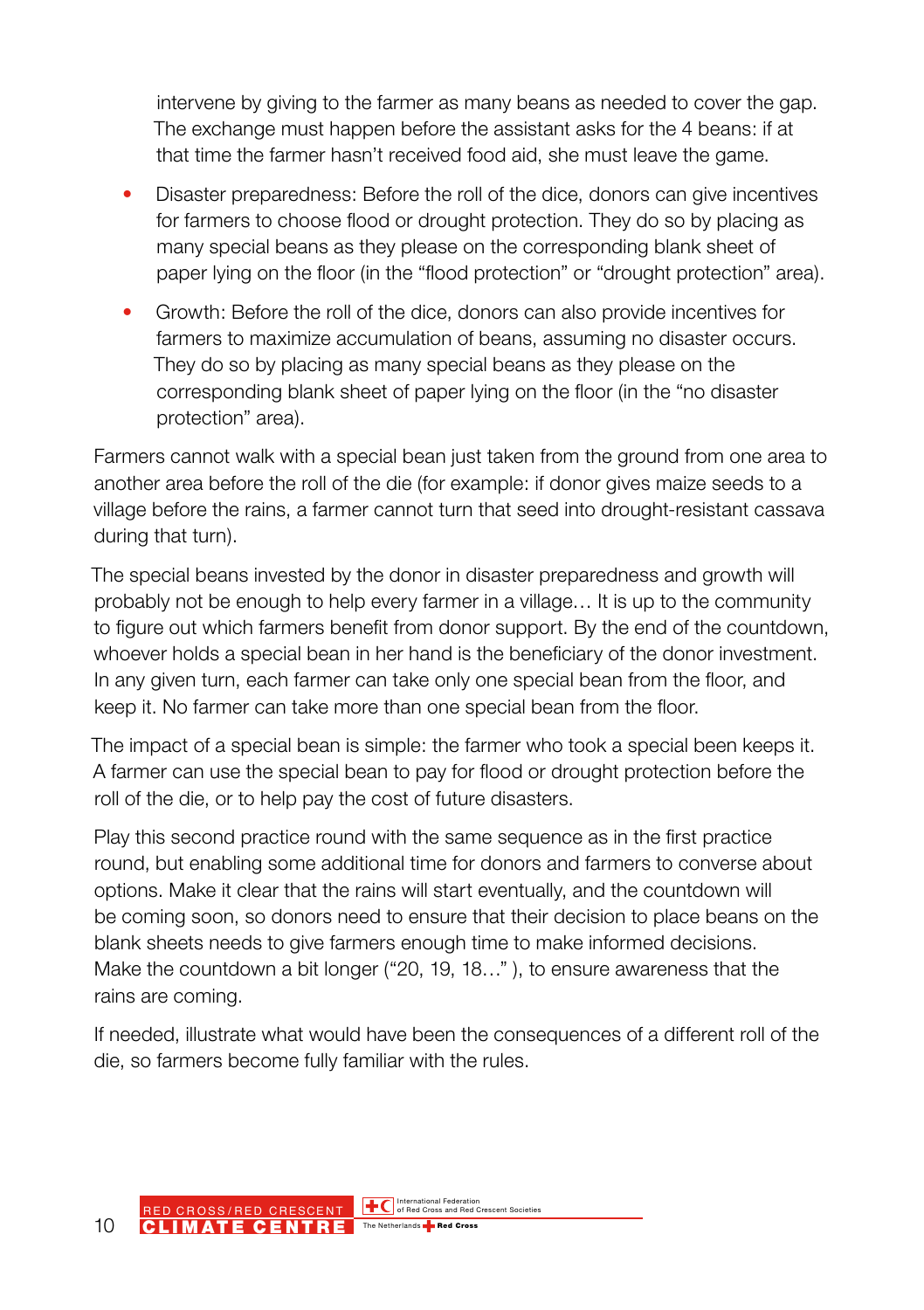#### Explain a few additional rules before starting game "for real"

The "real game" is about to start, with losers, winners and prizes (show what prize will be given to winning farmer, winning village, and winning donor). Before moving on:

- Invite players to ask any questions to clarify rules. Answer all questions about game rules and mechanics, but refrain from answering any rules about strategy – let people learn through their own thinking and action
- *(Optional)* Explain that after the countdown but before the roll of the die, you will ask farmers to write down in their player sheet what was their decision, and whether or not they have a special bean – as well as any comments they could write about the thoughts and feelings influencing their decision. This data collection will be used to analyse decision patterns, potentially leading to a journal article.
- Explain a minor tweak in the rules: If a farmer cannot pay the 4 beans, she migrates to the capital city, and spends one turn looking for a job... Survival is barely possible but life is miserable, so the following year the farmer decides to migrate back to the rural area… but to the other village, across the river. This population movement can put additional pressure on donor resources. At the end of the game, the village with the most farmers is the winning village
- Explain that donors and farmers can spend about 5 minutes before the beginning of the countdown, discussing long-term strategy, bearing in mind that the donor will not be able to converse with farmers again until after the end of the fourth round (no travel budget, so no 'planning' dialogue will be permitted between first countdown and beginning of fifth turn): donors will only speak with farmers in the form of putting beans on the floor, except for disaster response, when donors can ask farmers how many beans they need).
- Mention that, like in the real world, throughout the game there may be surprises…
- State clearly that the game will end after six rounds, or after running out of time.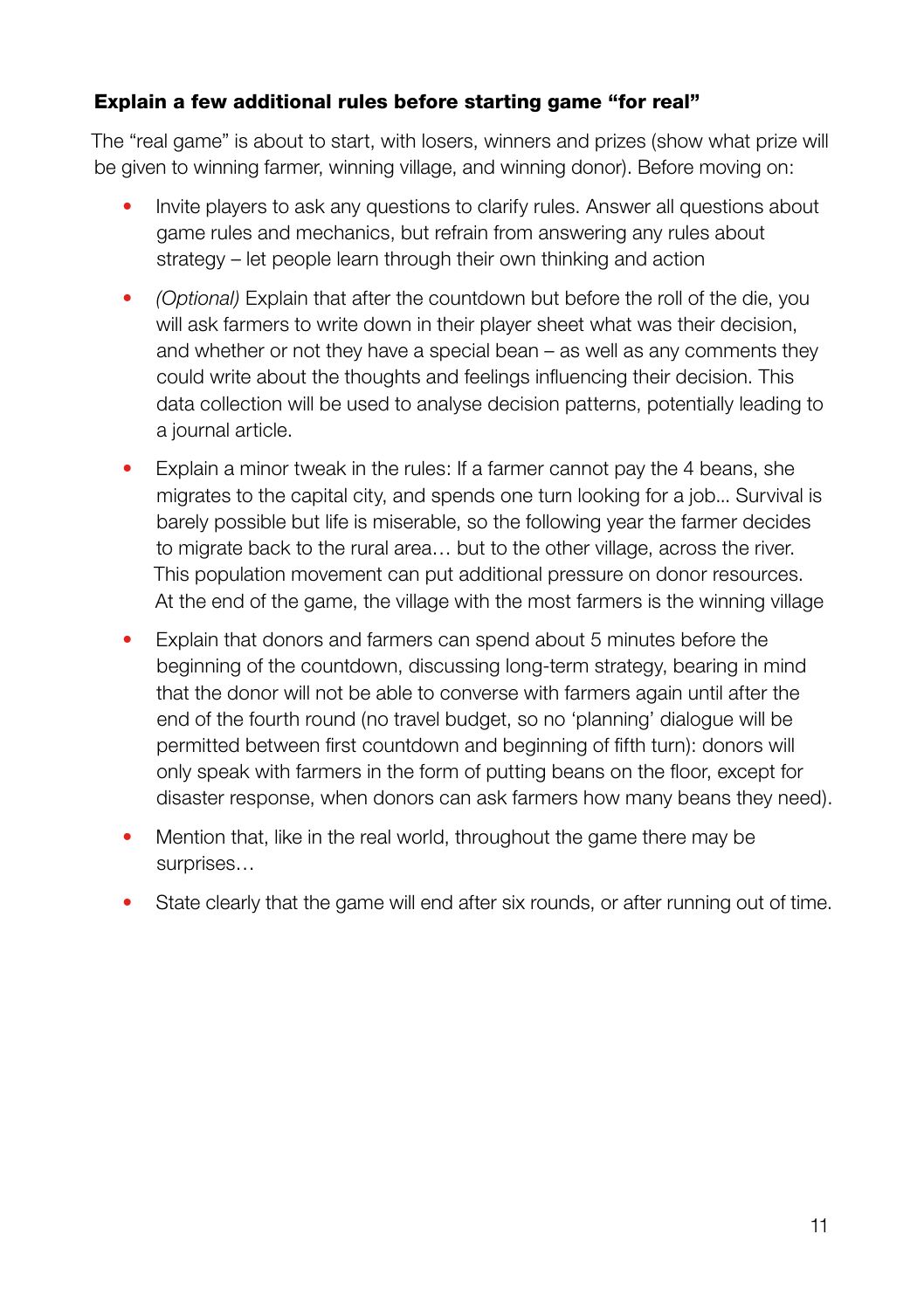#### Begin game "for real"

Start by giving sufficient time for donors and farmers in each village to have a meaningful conversation (their last one). Then:

- 1) Players make decisions (donors about whether and where to place special beans, and farmers about whether to seek disaster protection and taking special beans)
- 2) Countdown
- 3) "Stop!"
- 4) Collection of upfront payment (1 bean) for those who sought flood or drought protection
- 5) Roll of the die
- 6) Game assistants give or take beans according to farmers' choice and roll of the die
- 7) Throughout the round facilitator can share remarks about observed behaviour
- 8) Next round begins.

#### Introduce new conditions affecting player decisions

At the second turn it can be a good idea to introduce an external force that changes conditions for gameplay and therefore can influence decisions (see ppt file). For example:

- "La Niña": scientists observe that there is an unusual cooling of the waters in the Pacific Ocean (a phenomenon often called "La Niña", which changes winds and currents across the globe, in ways that increase chances of drought in East Africa). This year, the chances of drought are not 1 in 6, but 50% instead. Facilitator shows the Frisbee, indicating that it will be thrown spinning in the air. If it falls face up, normal rains. If it falls face down: drought! (one in two chances). Game proceeds as always, with players making decisions that will have the same consequences as before
- Market Volatility: Changes in exchange rates and commodity prices diminish the ability of donors to support the countries where the villagers are: Now donor has to spend twice as much special beans to have the same impact.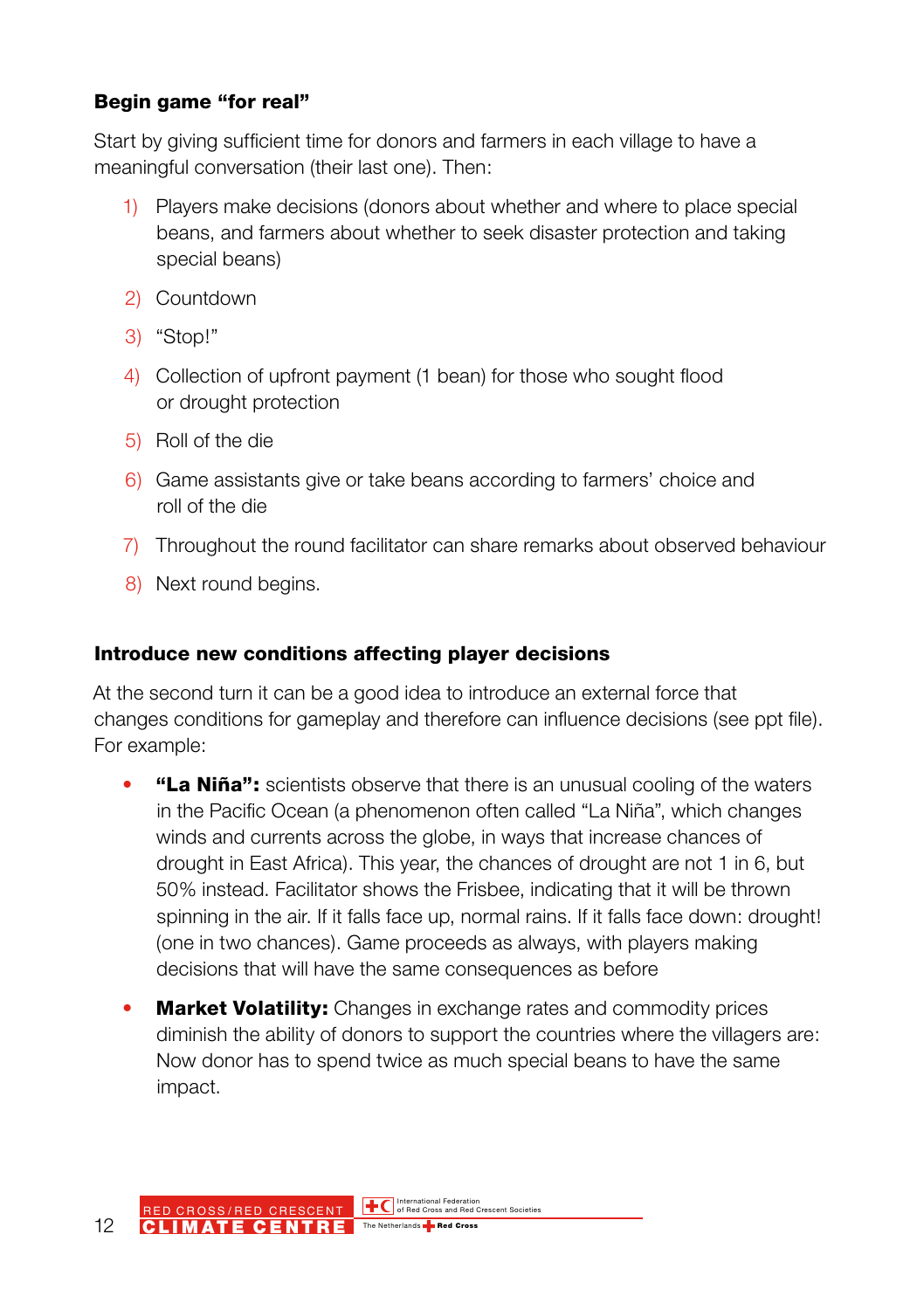**Other shocks:** depending on interest of game session organizers, other types of shocks can be built into the game (e.g. civil unrest erupts and donors can reach villages) At the third or fourth turn it is time to introduce climate change. Show new device for random generation of disasters or not (in the case of truncated cone: "drought" if small base on the floor; "flood" if small base on the floor; no disaster otherwise). All other rules remain unchanged: Donors cannot converse with farmers until beginning of fifth turn. Players must make decisions before countdown, there will be roll of the die, and outcomes depending on player choices and random rains.

### End Game

After the end of the sixth round (or about 15 minutes before the end of the session), the game is over. Identify winning farmer, donor and village, and give out prizes.

#### Discussion Questions

After celebrations are over, invite players to spend a few minutes filling the back of their player sheet, writing comments on the 'system dynamic attributes that they want ("Collaboration vs Competition", "Feedbacks & Delays", etc.). Then invite players to form small groups (5-8 persons) to share insights and come up with 1-2 very brief comments to be shared with plenary about what they experienced and what they learned during the session. End with by thanking all participants.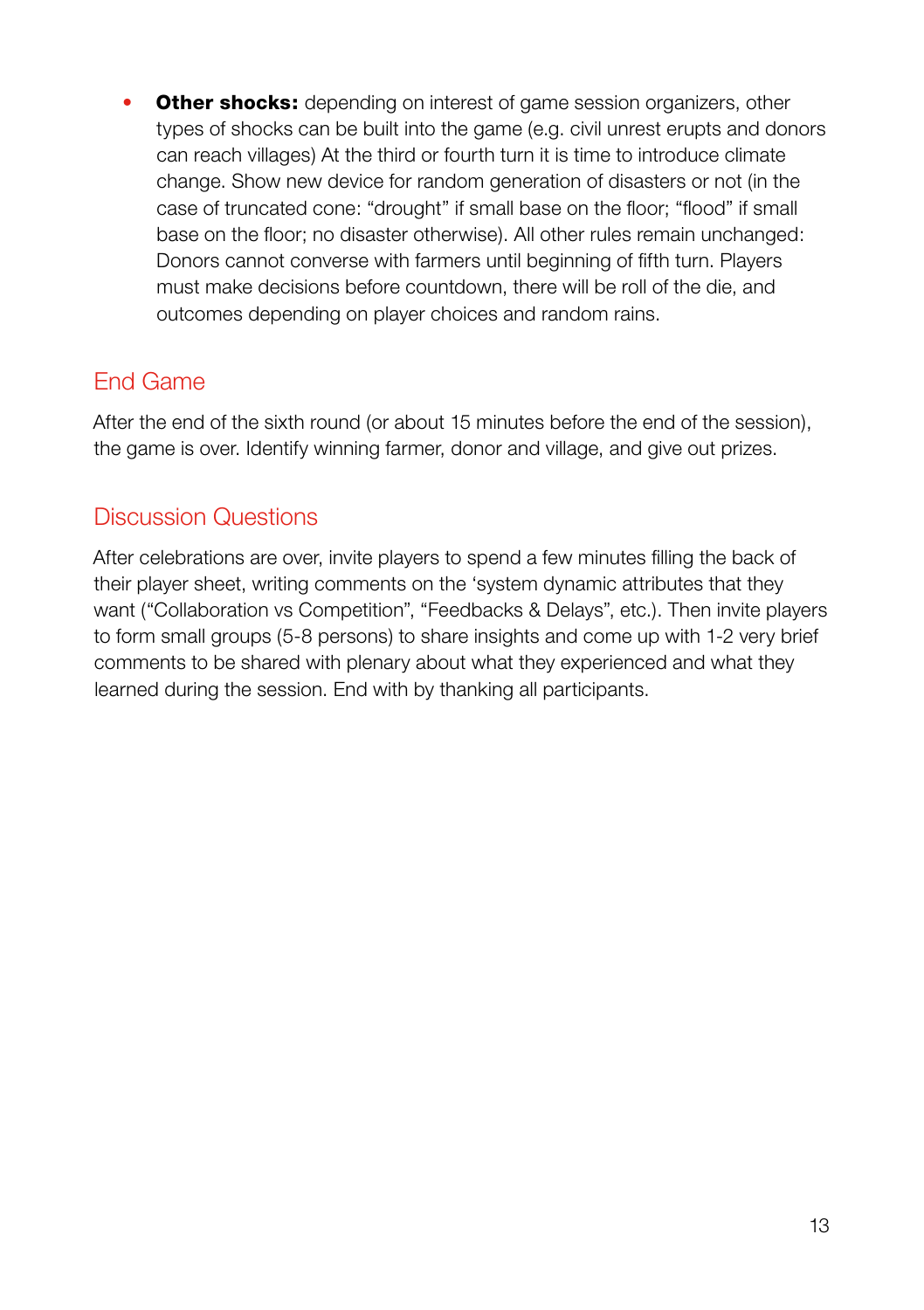

DRR and CCA training from IIRR, Philippines 2012 (Photo: Margot Steenbergen/Red Cross)